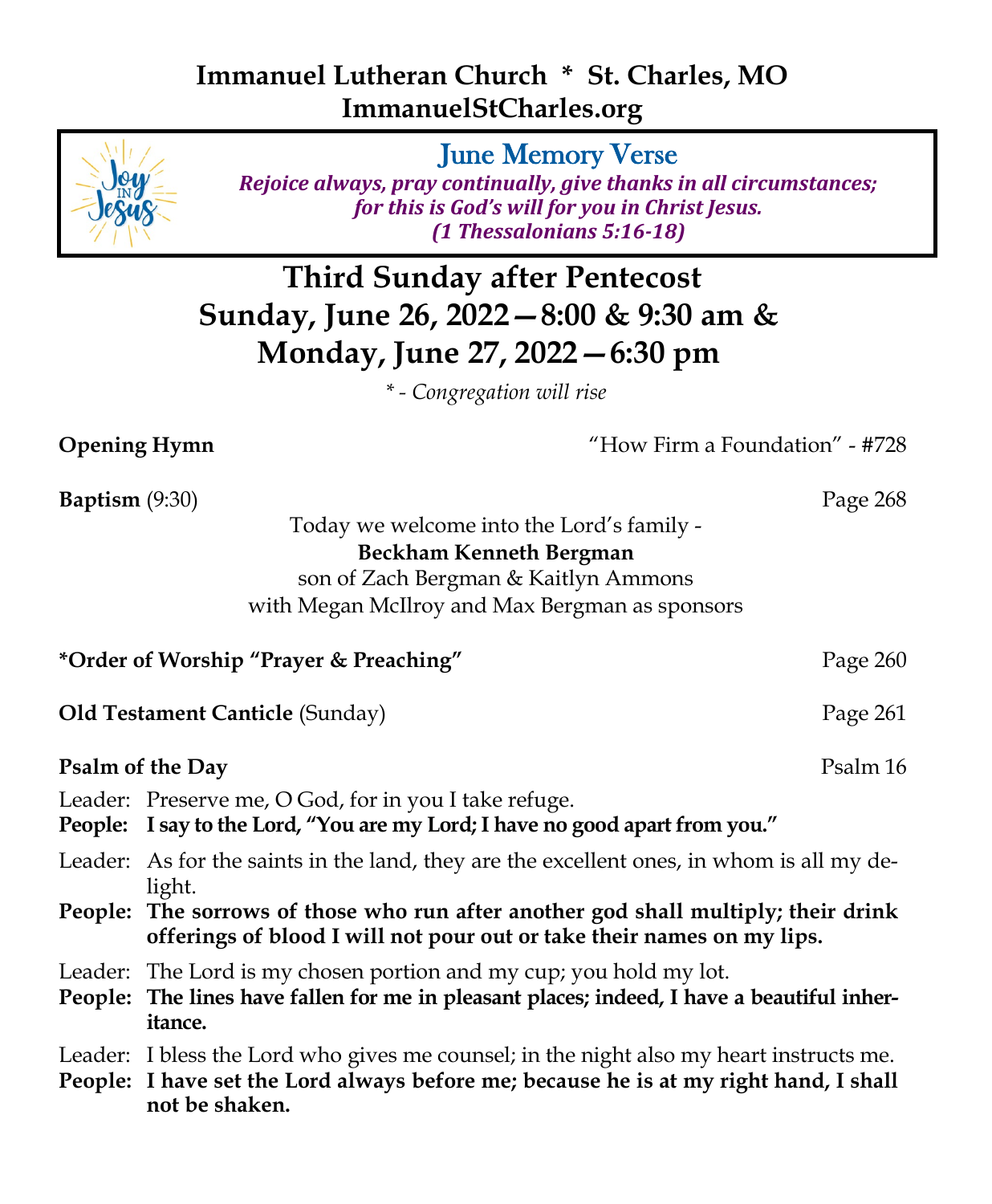Leader: Therefore my heart is glad, and my whole being rejoices; my flesh also dwells secure.

**People: For you will not abandon my soul to Sheol, or let your holy one see corruption.**

Leader: You make known to me the path of life; in your presence there is fullness of joy;

**People: at your right hand are pleasures forevermore.**

**All: Glory be to the Father and to the Son and to the Holy Spirit; as it was in the beginning, is now, and will be forever. Amen.**

**Epistle Reading** Galatians 5:1, 13-25

<sup>1</sup>For freedom Christ has set us free; stand firm therefore, and do not submit again to a yoke of slavery.

13For you were called to freedom, brothers. Only do not use your freedom as an opportunity for the flesh, but through love serve one another. 14For the whole law is fulfilled in one word: "You shall love your neighbor as yourself." 15But if you bite and devour one another, watch out that you are not consumed by one another.

<sup>16</sup>But I say, walk by the Spirit, and you will not gratify the desires of the flesh. 17For the desires of the flesh are against the Spirit, and the desires of the Spirit are against the flesh, for these are opposed to each other, to keep you from doing the things you want to do. 18But if you are led by the Spirit, you are not under the law. 19Now the works of the flesh are evident: sexual immorality, impurity, sensuality, <sup>20</sup>idolatry, sorcery, enmity, strife, jealousy, fits of anger, rivalries, dissensions, divisions, 21envy, drunkenness, orgies, and things like these. I warn you, as I warned you before, that those who do such things will not inherit the kingdom of God. 22But the fruit of the Spirit is love, joy, peace, patience, kindness, goodness, faithfulness, <sup>23</sup>gentleness, selfcontrol; against such things there is no law. 24And those who belong to Christ Jesus have crucified the flesh with its passions and desires.

<sup>25</sup>If we live by the Spirit, let us also walk by the Spirit.

Response: This is the Word of the Lord. **Thanks be to God.**

### **\*Holy Gospel** Luke 9:51-62

<sup>51</sup>When the days drew near for [Jesus] to be taken up, he set his face to go to Jerusalem. 52And he sent messengers ahead of him, who went and entered a village of the Samaritans, to make preparations for him. 53But the people did not receive him, because his face was set toward Jerusalem. 54And when his disciples James and John saw it, they said, "Lord, do you want us to tell fire to come down from heaven and consume them?" <sup>55</sup>But he turned and rebuked them. 56And they went on to another village.

57As they were going along the road, someone said to him, "I will follow you wherever you go." 58And Jesus said to him, "Foxes have holes, and birds of the air have nests, but the Son of Man has nowhere to lay his head." 59To another he said, "Follow me." But he said, "Lord, let me first go and bury my father." <sup>60</sup>And Jesus said to him, "Leave the dead to bury their own dead. But as for you, go and proclaim the kingdom of God." 61Yet another said, "I will follow you, Lord, but let me first say farewell to those at my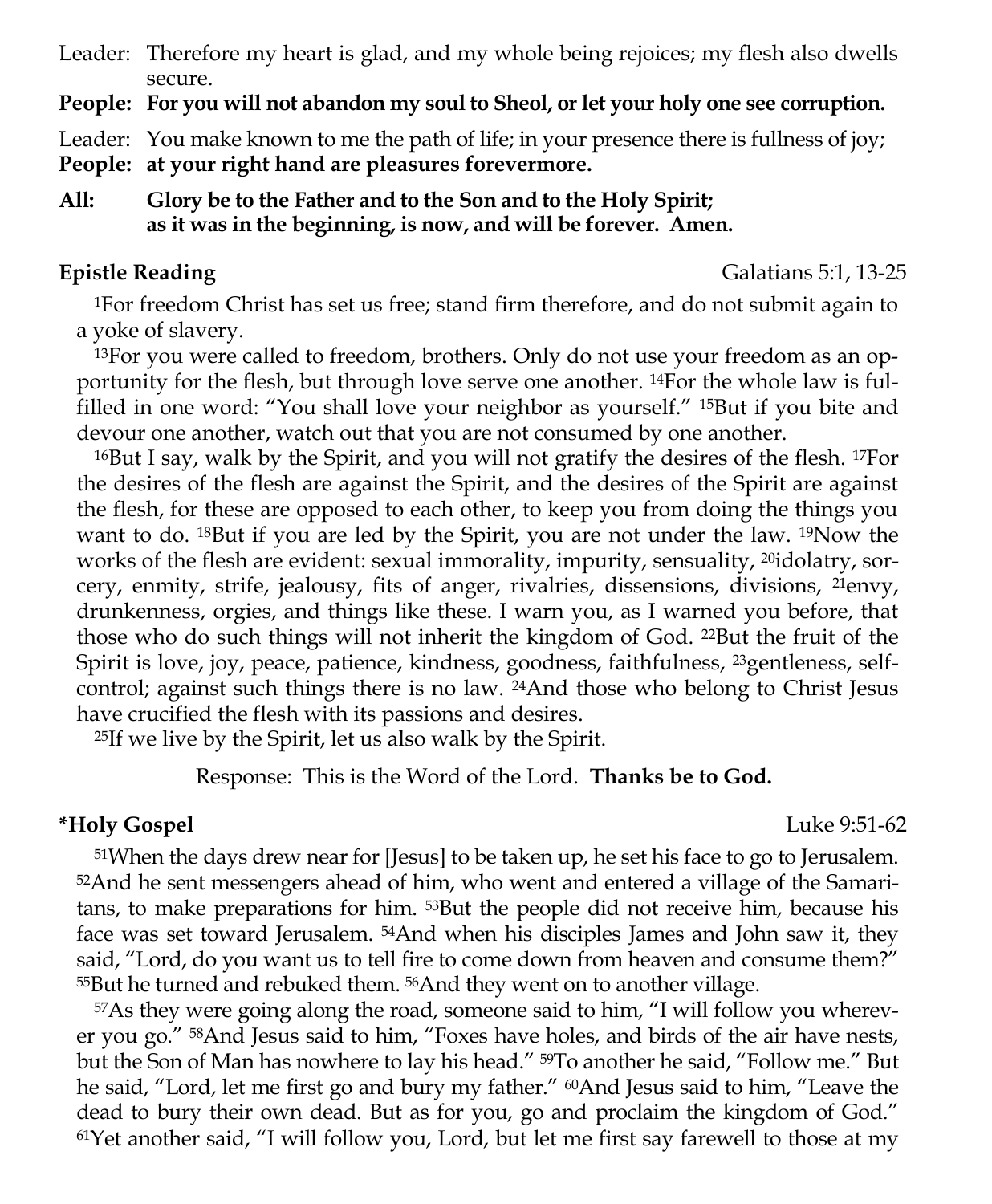home." <sup>62</sup>Jesus said to him, "No one who puts his hand to the plow and looks back is fit for the kingdom of God."

Response: This is the Word of the Lord. **Thanks be to God.**

# **\*Common Responsory Page 263** Pastor: Forever, O Lord, Your Word is firmly set in the heavens. **People: Refrain: Lord, I love the habitation of Your house and the place where Your glory dwells.** Pastor: Blessed are those who hear the Word of God and keep it. **Refrain** Pastor: Glory be to the Father and to the Son and to the Holy Spirit. **Refrain \*The Apostles' Creed** (8:00 & 6:30) Page 264 **\*The Lord's Prayer** (8:00 & 6:30) **Children's Message Hymn** "I Want to Walk as a Child of the Light" - #411 **Sermon** *"Walking By the Spirit Bearing Fruit" - (Galatians 5:1, 13-25)* **Hymn** "Give Thanks with a Grateful Heart" - #806

**Offering** 

### **\*Offering Prayer**

**\*Prayer** Page 265

### **\*Prayers & Special Intercessions**

- † The family of Paige Fosher at the death of her father, Charles "Chip" Kleiman, on June 23rd.
- † Beckham Kenneth Bergman who is being welcomed into God's family this weekend through Holy Baptism.
- † Daniel Broeker who will his 85th birthday on June 27th; Gerry Hollrah who will celebrate his 91st birthday on June 29th; Esther Peirce who will celebrate her 90th birthday on June 29th; Mary Storm who will celebrate her 90th birthday on June 29th.
- † For Christ's help and hope for those fighting cancer: *(please notify the Church Office of updates for long-term cancer patients and we will gladly include them in our prayers)* Marianne Adolf, Jim Atkinson, Tim Aubuchon, Henry Bauer, Michael Boyles, Claire Brown, Dr. Jim Bryant, Jodi Lombardo Bubenzer, Lindsay Collins, Lonna Cook, Darrell Crawford, Sandy Curry, Ronald Davis, Teresa Doer, Joni Duncan, Glenn Erschen, Donna Feise, Paige Fosher, David Gabrhel, Christopher Goodman, Doris Gregory, Dorothy Hallemeier,